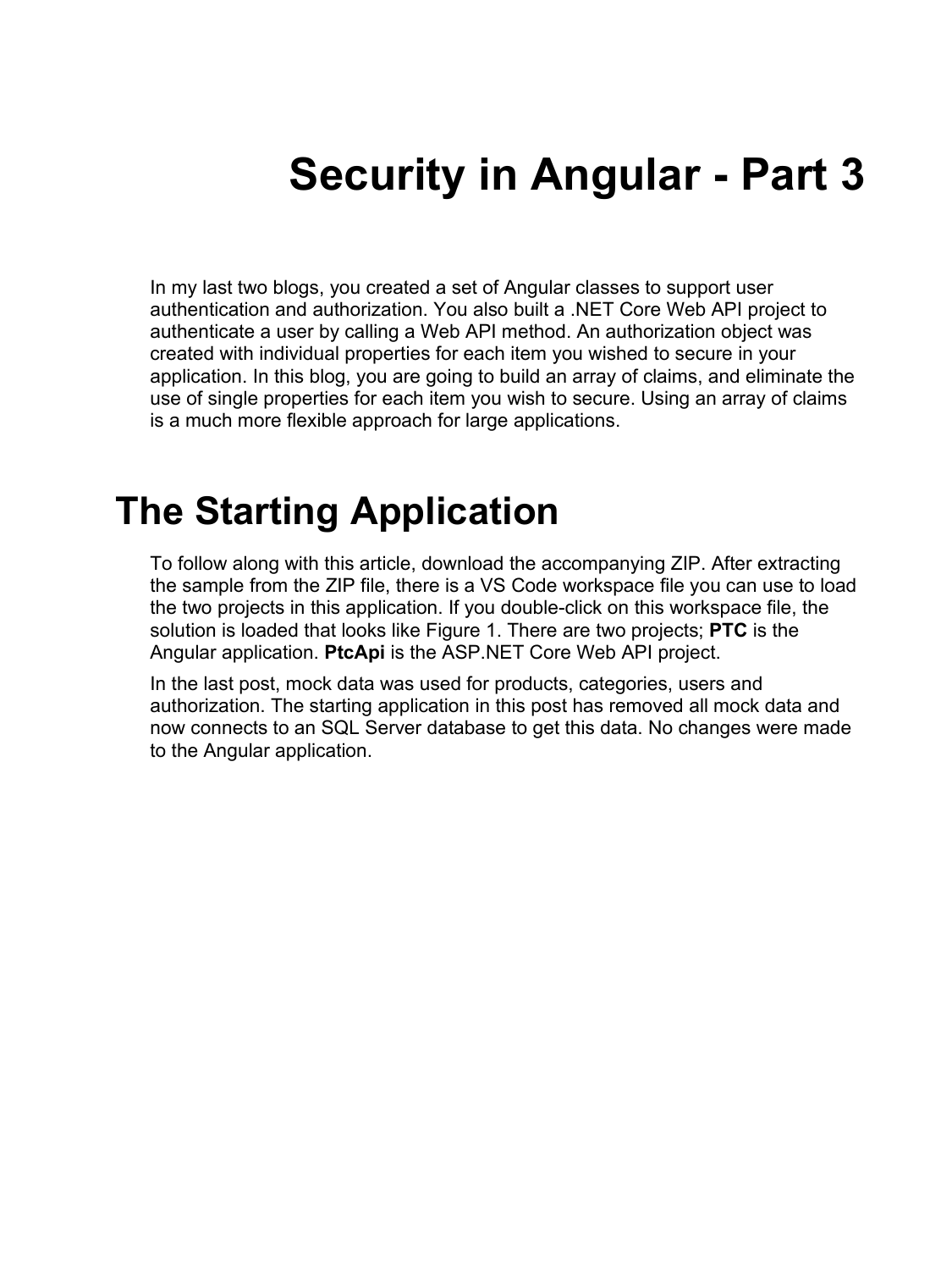

Figure 1: The starting application has two projects; the Angular project (PTC) and the .NET Core Web API project (PtcApi).

### **The PTC Database**

There is an SQL Server Express database named PTC included in the ZIP file. Open the **PtcDbContext.cs** file located in the **\PtcApi\Model** folder. Change the path in connection string constant to point to the folder in which you installed the files from this ZIP file. If you do not have SQL Server Express installed, you can use the **PTC.sql** file located in the **\SqlData** folder to create the appropriate tables in your own SQL Server instance.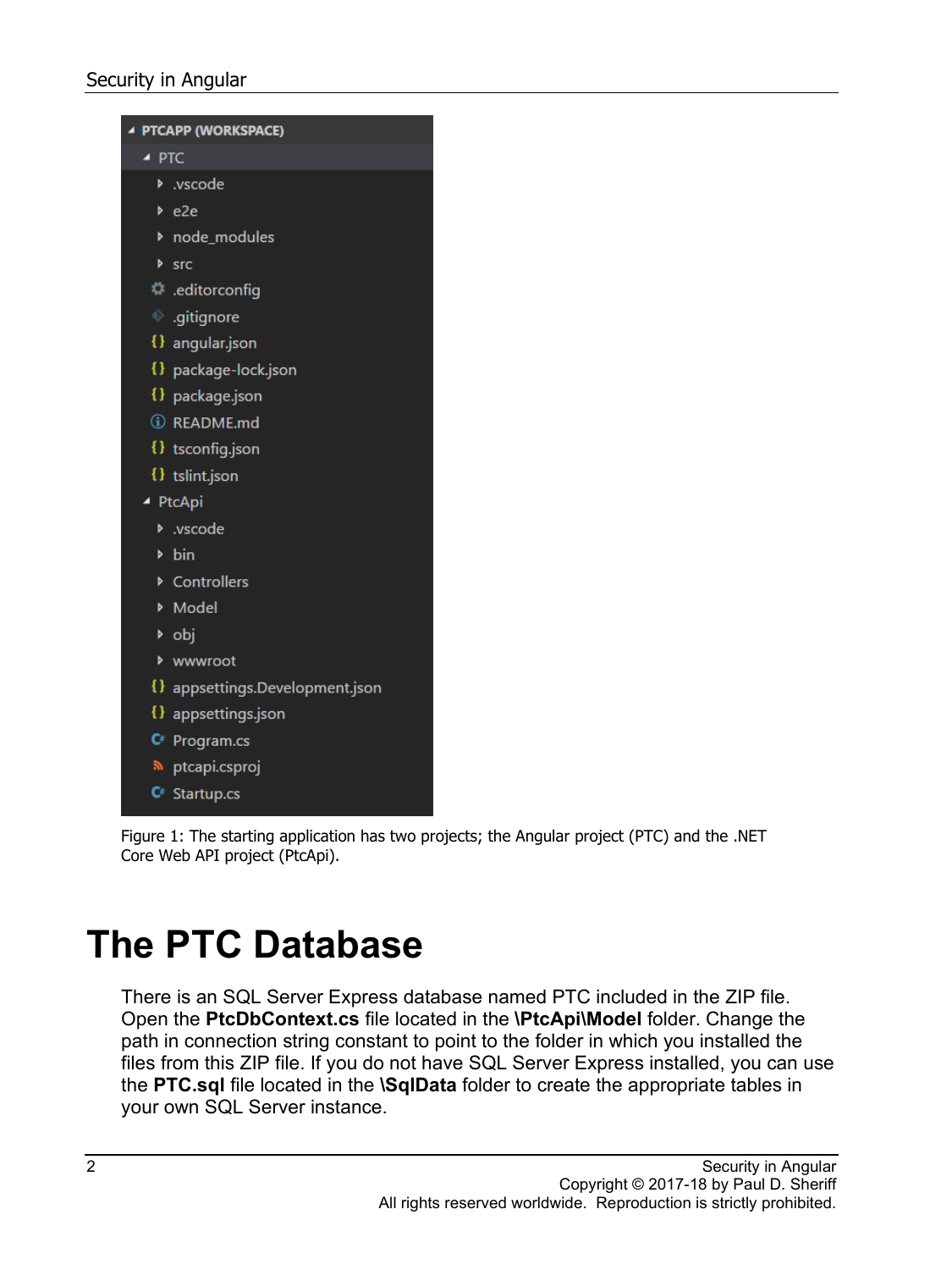#### **Security Tables Overview**

The PTC database has two tables besides the product and category tables; User and UserClaim (Figure 2). These tables are like the ones you find in the ASP.NET Identity System from Microsoft. I have simplified the structure just to keep the code small for this sample application.



Figure 2: Two security tables are needed to authenticate and authorize a user.

### **User Table**

The user table contains information about a specific user such as their user name, password, first name, last name, etc. For purposes of this blog, I have simplified this table to just a unique id (UserId), the name for the login (UserName) and the Password for the user.

Please note that I am using a plain-text password in the sample for this application. In a production application, this password should always be either encrypted or hashed.

| <b>B</b> Messages<br>囲<br>Results |                                      |          |          |  |  |  |
|-----------------------------------|--------------------------------------|----------|----------|--|--|--|
|                                   | UserId                               | UserName | Password |  |  |  |
|                                   | 4A1947EC-099C-4532-8105-64CF8C8B4B94 | PSheriff | P@ssw0rd |  |  |  |
|                                   | 898C9784-E31F-4F37-927F-A157EB7CA215 | BJones   | P@ssw0rd |  |  |  |

Figure 3: Example data in the User table.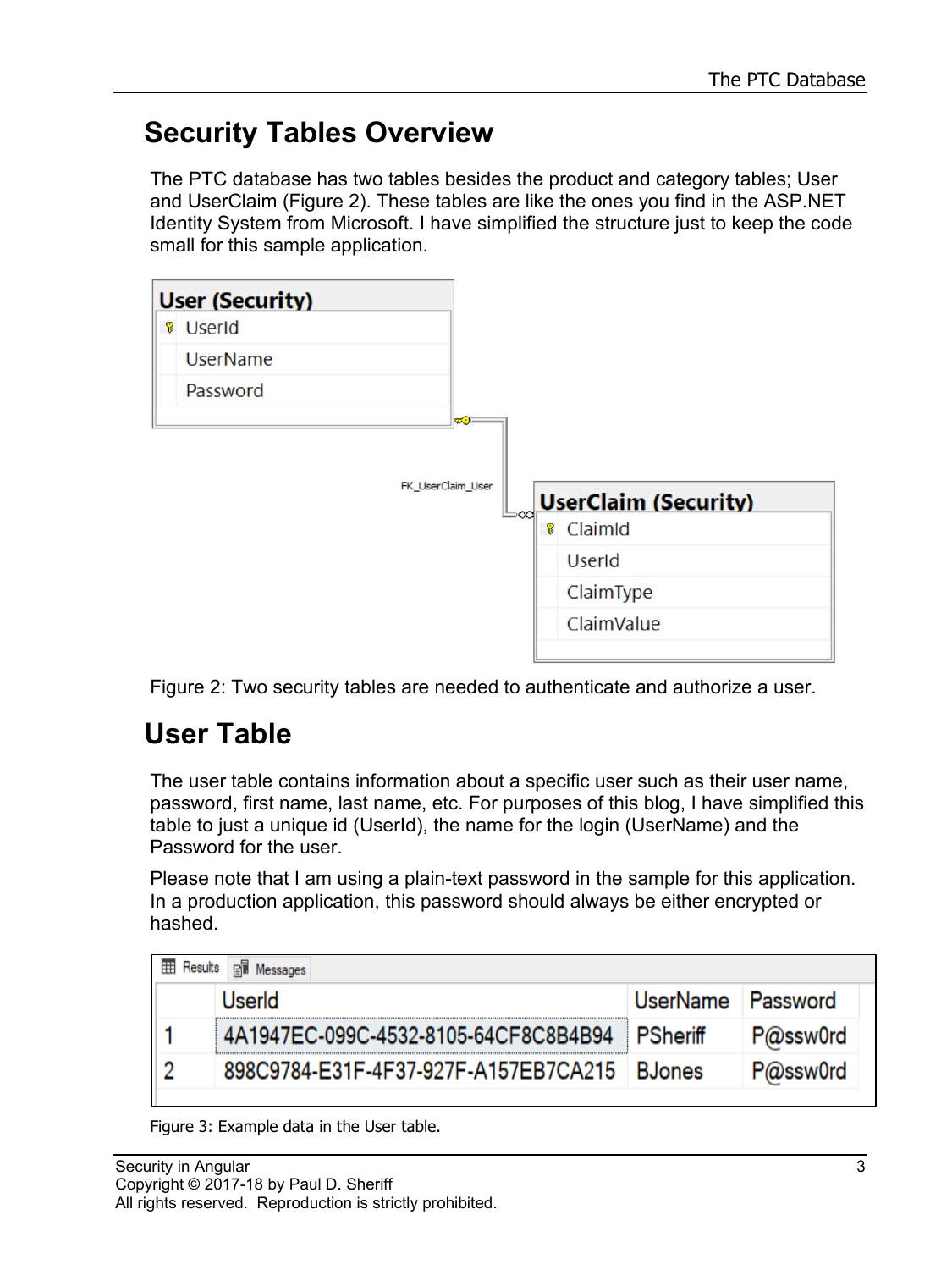### **User Claim Table**

In the UserClaim table there are four fields; ClaimId, UserId, ClaimType and ClaimValue. The ClaimId is a unique identifier for the claim record. The UserId is a foreign key relation to the User table. The value in the ClaimType field is the one that is used in your Angular application to determine if the user has the appropriate authorization to perform some action. The value in the ClaimValue can be any value you want, I am using a "true" or "false" value for this blog.

You do not need to enter a record for a specific user and claim type if you do not wish to give the user that claim. For example, the CanAddProduct property in the authorization object may either be eliminated for the user "bjones", or you can enter a "false" value for the ClaimValue field. Later in this blog, you learn how this process works.

|   | ClaimId    | UserId                                        | ClaimType                | <b>ClaimValue</b> |
|---|------------|-----------------------------------------------|--------------------------|-------------------|
| Þ | cd98b0b88  | 4a1947ec-099c-453                             | CanAccessCategories      | true              |
|   | cbb1b376-e | 4a1947ec-099c-453                             | <b>CanAccessProducts</b> | true              |
|   | 408b006c-e | 4a1947ec-099c-453                             | CanAddProduct            | true              |
|   | 4eb3c52b-1 | 4a1947ec-099c-453 CanSaveProduct              |                          | true              |
|   | ec624240-6 | 4a1947ec-099c-453 CanAddCategory              |                          | true              |
|   | 0d8004ca-a | 898c9784-e31f-4f37 CanAccessCategories        |                          | true              |
|   | 71baa2ad-e | 898c9784-e31f-4f37 CanAccessProducts          |                          | true              |
|   |            | 057f4ecc-82 898c9784-e31f-4f37 CanAddCategory |                          | true              |

Figure 4: Example data in the UserClaim table.

## **Modify Web API Project**

In the previous blog, the **AppUserAuth** class contained a Boolean property for each claim. You tested this Boolean using an Angular \*ngIf directive to remove HTML elements from the DOM, thus eliminating the ability for a user to perform some action. Now that you have database tables for your users and claims, you need to modify a few things in the Web API application to support an array of claims.

Using individual properties for each claim makes your AppUserAuth class become quite large and unmanageable when you have more than just a few claims. It also means that when you wish to add another claim, you must add a new record to your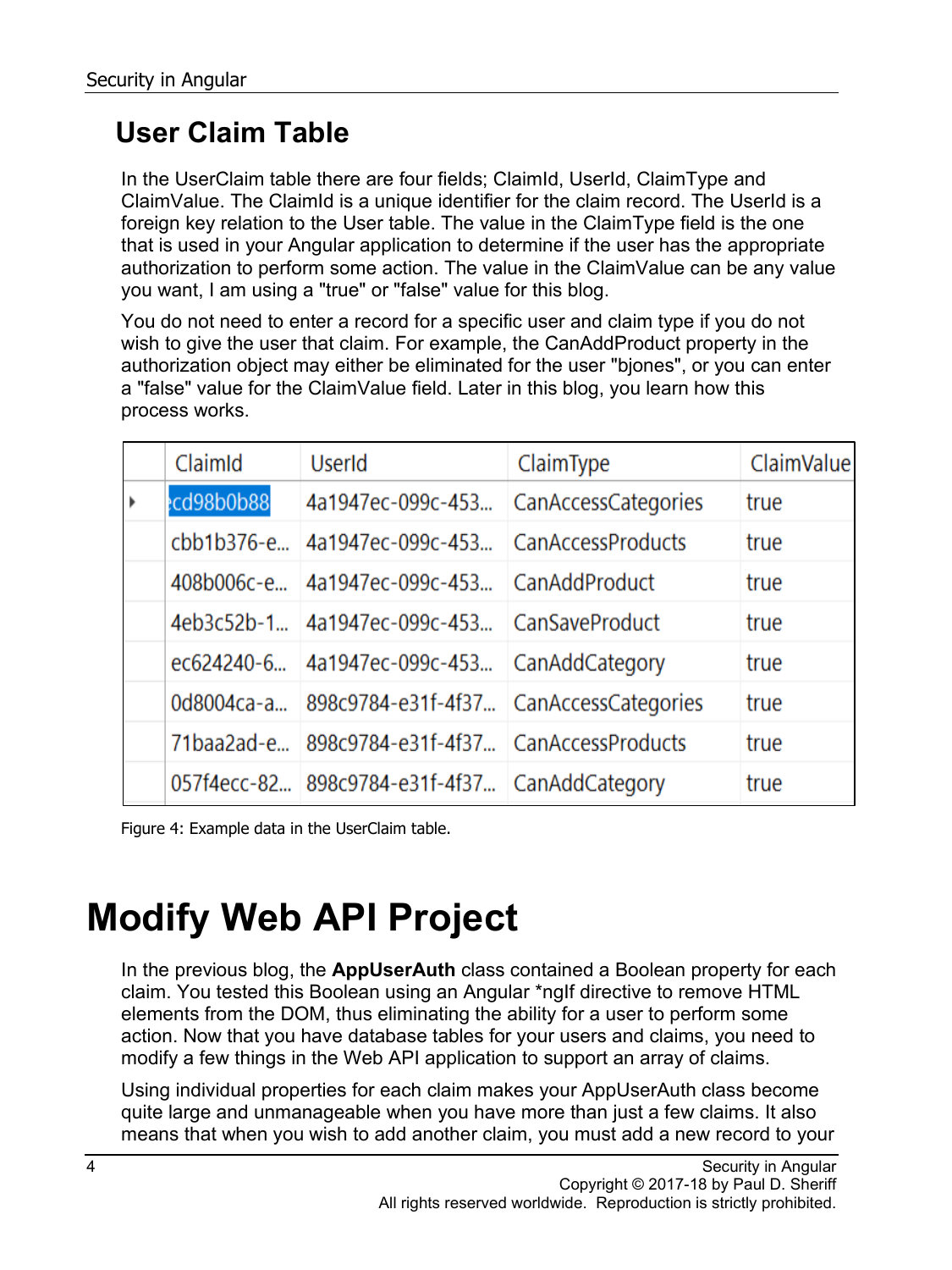SQL Server, add a property to the AppUserAuth class in your Web API, add a property to the AppUserAuth class in your Angular application, and add a directive to any DOM element you wish to secure.

Using an array-based approach, you only need to add a record to your SQL Server and add a directive to a DOM element you wish to secure. This means you have less code to modify, less testing to perform, and thus, your time deploy a new security change decreases.

#### **Modify AppUserAuth Class**

Open the **AppUserAuth.cs** file in the **\PtcApi\Model** folder and remove each of the individual claim properties you created in the last blog. Add a generic list of AppUserClaim objects with the property name of *Claims*. You need to add a using statement to import the **System.Collections.Generic** namespace. You should also initialize the *Claims* property to an empty list in the constructor of this class. After making these changes, the AppUserAuth class should look like [Listing 1.](#page-4-0)

```
using System.Collections.Generic;
namespace PtcApi.Model
{
  public class AppUserAuth
  {
     public AppUserAuth()
\{ UserName = "Not authorized";
      \texttt{BearerToken} = \texttt{string}.\texttt{Empty} Claims = new List<AppUserClaim>();
     }
    public string UserName { get; set; }
     public string BearerToken { get; set; }
     public bool IsAuthenticated { get; set; }
     public List<AppUserClaim> Claims { get; set; }
   }
}
```
<span id="page-4-0"></span>Listing 1: Modify the AppUserAuth class to use an array of user claims.

#### **Modify Security Manager**

The **SecurityManager.cs** file, located in the **\PtcApi\Model** folder is responsible for interacting with the Entity Framework to retrieve security information from your SQL Server tables. Open the SecurityManager.cs file and remove the for loop in the BuildUserAuthObject() method that uses reflection to set property names. The following code snippet is what the BuildUserAuthObject() method should look like after you have made these changes.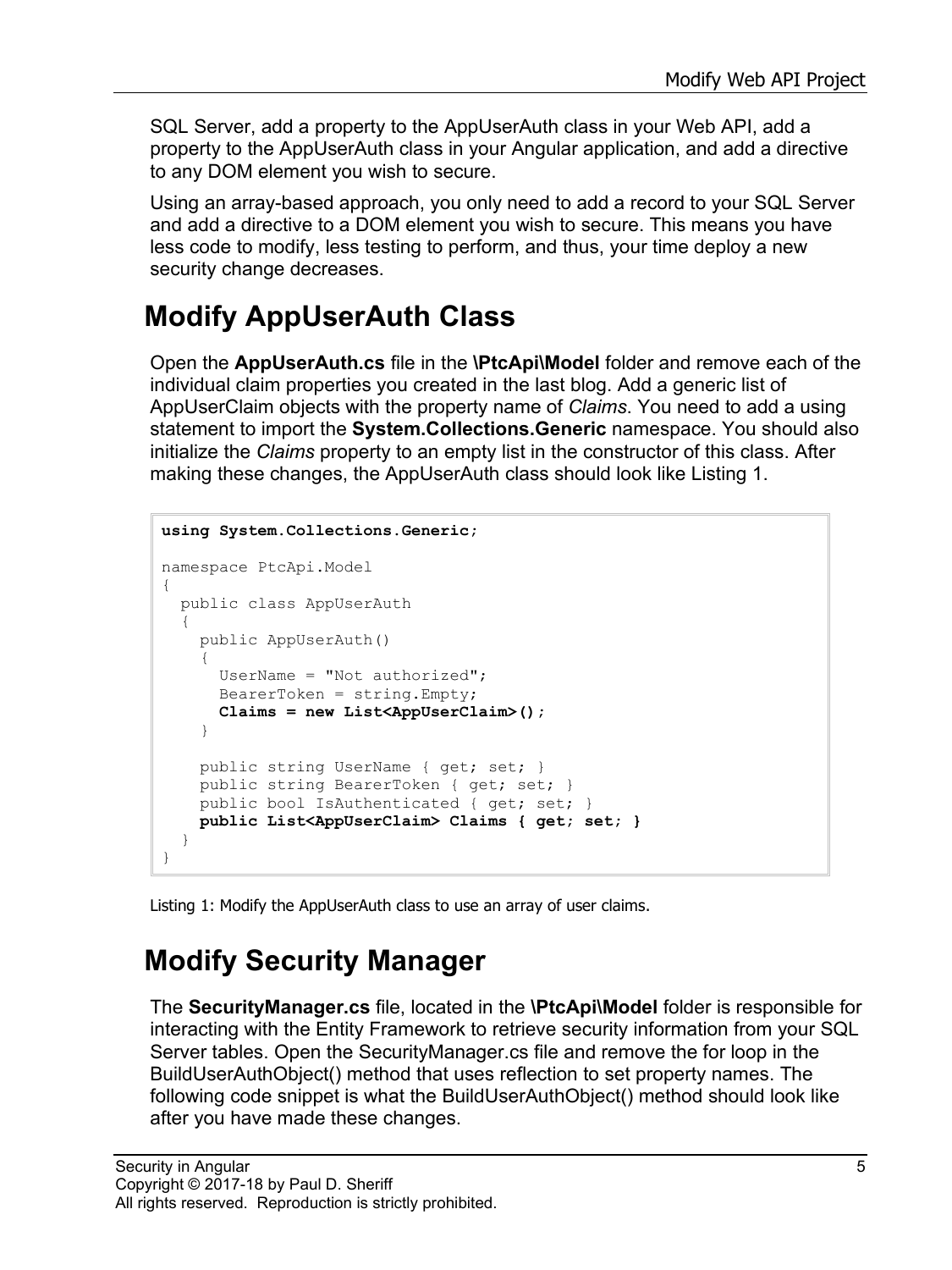```
protected AppUserAuth BuildUserAuthObject(AppUser authUser)
{
 AppUserAuth ret = new AppUserAuth();
   // Set User Properties
 ret.UserName = authUser.UserName;
  ret.IsAuthenticated = true;
  ret.BearerToken = BuildJwtToken(ret);
   // Get all claims for this user
   ret.Claims = GetUserClaims(authUser);
  return ret;
}
```
You also need to locate the BuildJWTToken() method and remove the individual properties being set. Each line where these properties are being set should be presenting a syntax error in Visual Studio code because those properties no longer exist.

### **Modify the Angular Application**

As is frequently the case with Angular applications, if you make changes in the Web API project, you need to make changes in the Angular application as well. Let's make those changes now.

#### **Add a AppUserClaim Class**

Since you are now going to be returning an array of AppUserClaim objects from the Web API, you need a class named **AppUserClaim** in your Angular application. Right mouse-click on the **\security** folder and add a new file named **app-userclaim.ts**. Add the following code in this file.

```
export class AppUserClaim {
  claimId: string = "";
  userId: string = "";
 claimType: string = "";
  claimValue: string = "";
}
```
#### **Modify the AppUserAuth Class**

Open the **app-user-auth.ts** file and remove all the individual Boolean claim properties. Just like you removed them from the Web API class, you need to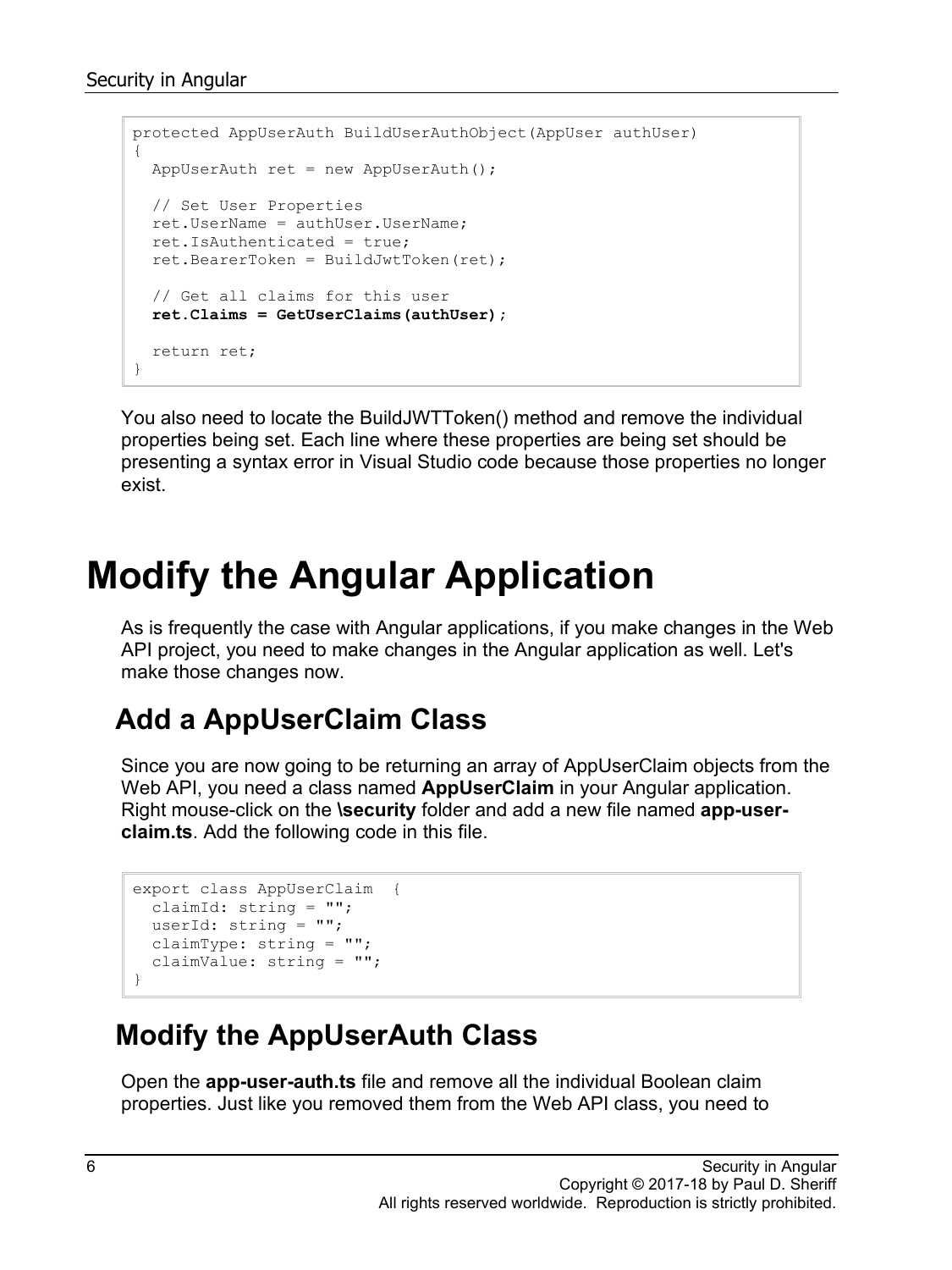remove them from your Angular application as well. Next, add an array of AppUserClaim objects to this class as shown in the following code snippet.

```
import { AppUserClaim } from "./app-user-claim";
export class AppUserAuth {
 userName: string = "";
  bearerToken: string = "";
  isAuthenticated: boolean = false;
   claims: AppUserClaim[] = [];
}
```
#### **Modify Security Service**

Open the **security.service.ts** file located in the **\src\app\security** folder. Locate the resetSecurityObject() method and remove the individual Boolean properties. Add a line of code to reset the claims array to an empty array of claims as shown in the following code snippet.

```
resetSecurityObject(): void {
  this.securityObject.userName = "";
  this.securityObject.bearerToken = "";
  this.securityObject.isAuthenticated = false;
  this.securityObject.claims = [];
   localStorage.removeItem("bearerToken");
}
```
### **Claim Validation**

Now that you have made code changes on both the server and client-side, the Web API call returns the authorization class with an array of user claims. You now need to be able to check if a user has a valid claim (authorization) to perform an action, or to remove an HTML element from the DOM. You are eventually going to create a custom structural directive that you can use on a menu as shown here.

```
<a routerLink="/products"
   *hasClaim="'canAccessProducts'">Products</a>
```
To be able to do this, you need a method that takes the string passed to the \*hasClaim directive and verifies that this claim exists in the array downloaded from the Web API. This method should also able to check for a claim value set with this claim type. Remember the ClaimValue field in the SQL Server UserClaim table is of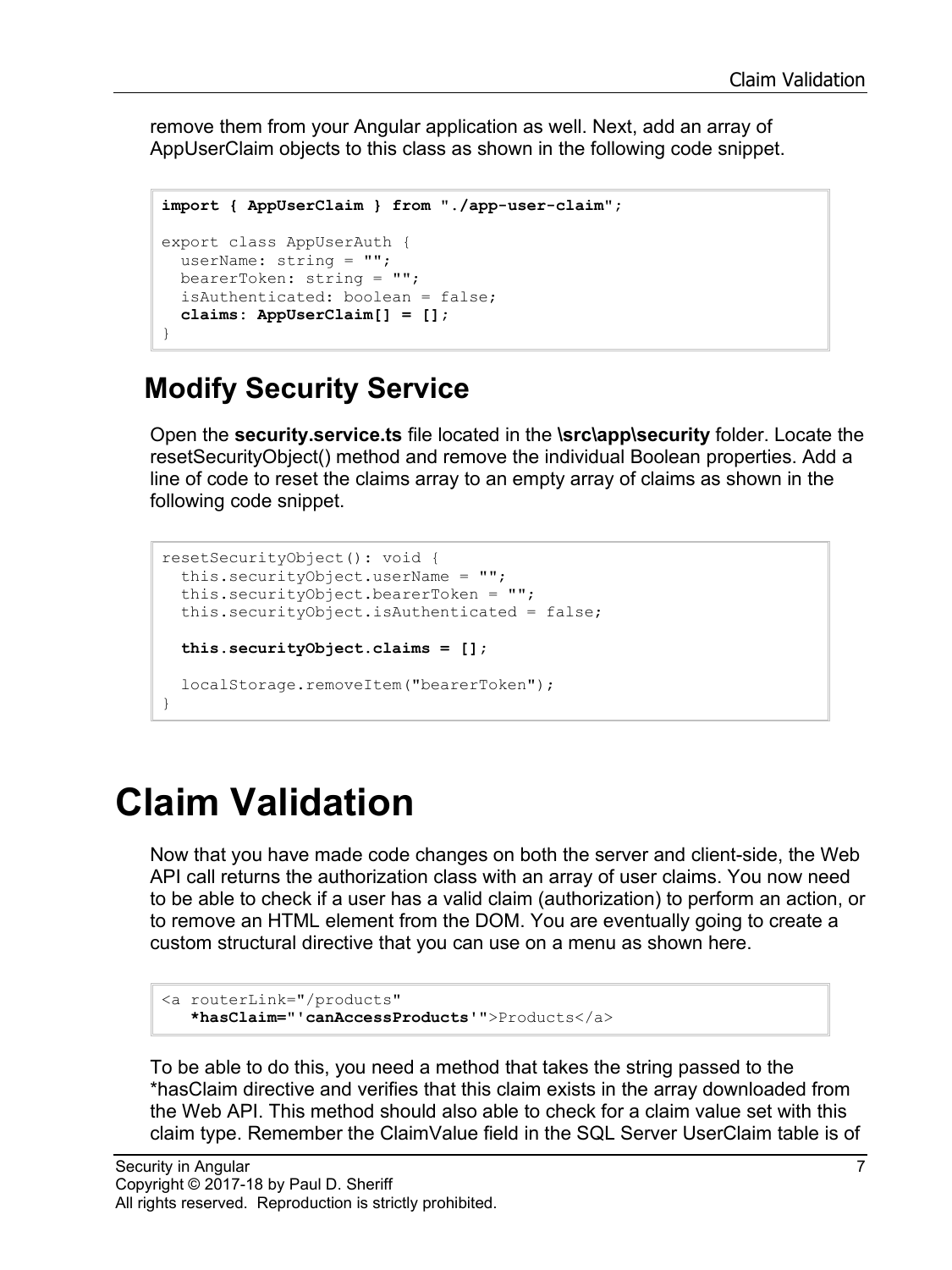the type string. You can place any value you want into this field. This means you also want to be able to pass in a value to check as shown here.

```
<a routerLink="/products"
   *hasClaim="'canAccessProducts:false'">Products</a>
```
Notice the use of a colon, then the value you want to check for this claim. This string containing the claim type, a colon, and the claim value is passed to the hasClaim directive. The new method you are going to create should be able to parse this string and determine the claim type and the value (if any). Add this new method to the **SecurityService** class, and give it the name isClaimValid() as shown in Listing 2.

```
private isClaimValid(claimType: string) : boolean {
   let ret: boolean = false;
   let auth: AppUserAuth = null;
   let claimValue: string = '';
   // Retrieve security object
  auth = this \cdot securityObject; if (auth) {
     // See if the claim type has a value
     // *hasClaim="'claimType:value'"
   if (claimType.indexOf('':') \ge 0) {
       let words: string[] = claimType.split(":");
      claimType = words[0] .tolowerCase();
      claimValue = words[1];
     }
     else {
      claimType = claimType.tolowerCase();
       // Either get the claim value, or assume 'true'
       claimValue = claimValue ? claimValue : "true";
     }
     // Attempt to find the claim
     ret = auth.claims.find(
      c \Rightarrow c.claimType.toLowerCase() == claimType
           &c.claimValue == claimValue) != null;
   }
   return ret;
}
```
Listing 2: Check for a claim type and optionally a claim value in the isClaimValid() method.

The isClaimValid is declared as a private method in the SecurityService class, so you need a public method to call this one. Create a hasClaim() method that looks like the following.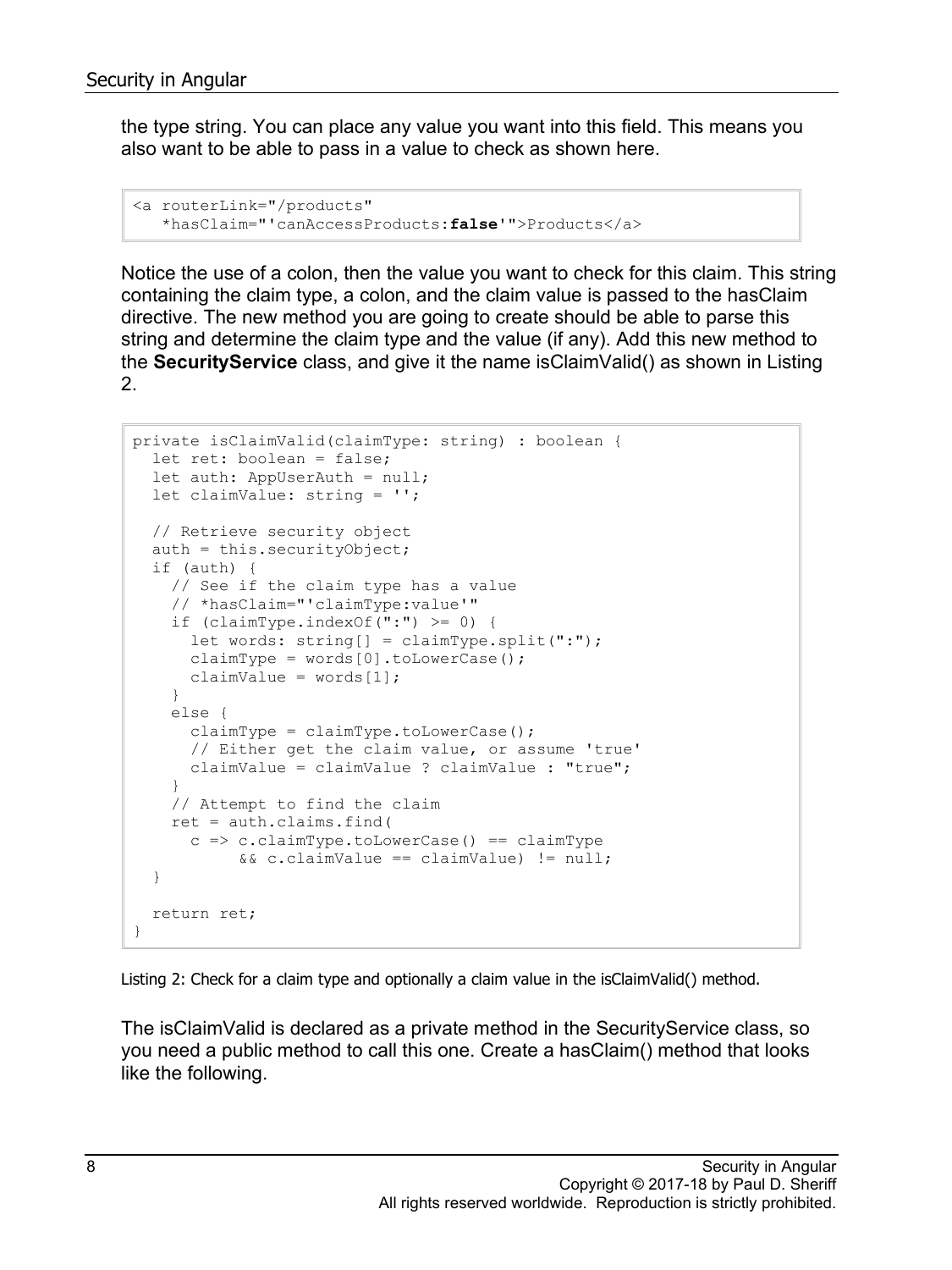```
hasClaim(claimType: any) : boolean {
  return this.isClaimValid(claimType);
}
```
#### **Create Structural Directive to Check Claim**

To add your own structural directive, hasClaim, open a terminal window in VS Code and type in the following Angular CLI command. This command adds a new directive into the **\security** folder.

```
ng g d security/hasClaim --flat
```
Open the newly created **has-claim.directive.ts** file and modify the import statement to add a few more classes.

```
import { Directive, Input, TemplateRef, ViewContainerRef }
 from '@angular/core';
```
Modify the *selector* property in the @Directive function to read **hasClaim**.

```
@Directive({ selector: '[hasClaim]' })
```
Modify the constructor to inject the TemplateRef, ViewContainerRef and the SecurityService.

```
constructor(
  private templateRef: TemplateRef<any>,
 private viewContainer: ViewContainerRef,
  private securityService: SecurityService) { }
```
Just like when you bind properties from one element to another, you need to use the Input class to tell Angular to pass the data on the right-hand side of the equal sign in the directive to the hasClaim property in your directive class. Add the following code below the constructor.

```
@Input() set hasClaim(claimType: any) {
   if (this.securityService.hasClaim(claimType)) {
     // Add template to DOM
    this.viewContainer.createEmbeddedView(this.templateRef);
   } else {
    // Remove template from DOM
     this.viewContainer.clear();
   }
}
```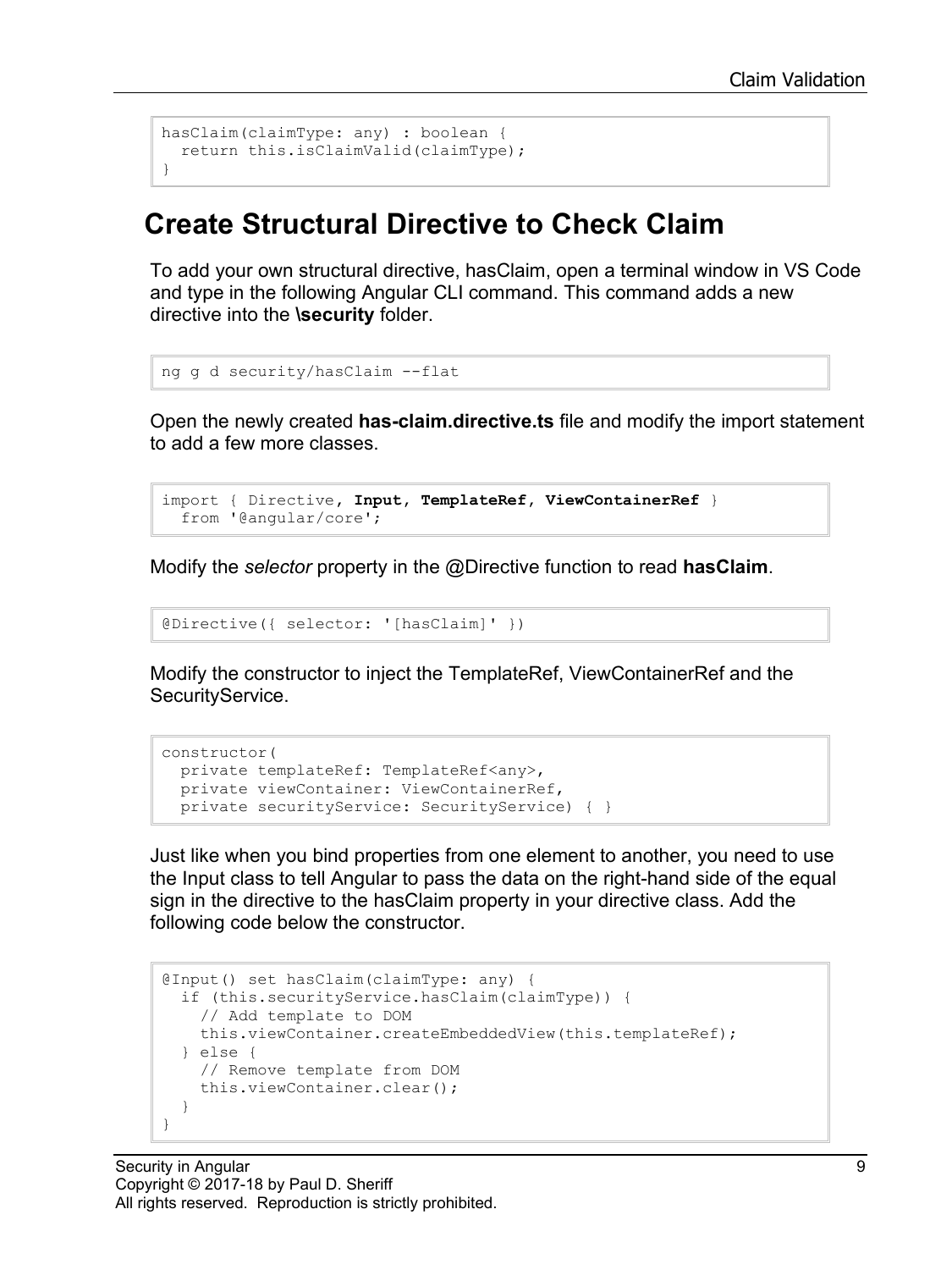The @Input() decorator tells Angular to pass the value on the right-hand side of the equals sign to the 'set' property named hasClaim(). The parameter to the hasClaim property is named *claimType*. Pass this parameter to the new hasClaim() method you created in the SecurityService class. If this method returns a true, which means the claim exists, the UI element to which this directive is applied is displayed on the screen using the createEmbeddedView() method. If the claim does not exist, the UI element is removed by calling the clear() method on the viewContainer.

#### **Modify Authorization Guard**

Just because you remove a menu item does not mean that the user cannot directly navigate to the path pointed to by the menu. In the first blog, you created an Angular guard to stop a user from directly navigating to a route if they did not have the appropriate claim. As you now verify claims using an array instead of Boolean properties, you need to modify the authorization guard you created. Open the **auth.guard.ts** file, locate the canActivate() method, and change the if statement to look like the code shown below.

```
if (this.securityService.securityObject.isAuthenticated
    && this.securityService.hasClaim(claimName)) {
  return true;
}
```
### **Secure Menus**

You are just about ready to try out all the changes you made. If you look at the Products and Categories menu items in the **app.component.html** file you see that you are using an \*ngIf directive to only display menu items if the securityObject property is not null, and that the Boolean property is set to a true value.

```
\langleli\rangle <a routerLink="/products"
      *ngIf="securityObject.canAccessProducts">Products</a>
\langle/li>\langleli\rangle <a routerLink="/categories"
       *ngIf="securityObject.canAccessCategories">Categories</a>
\langle/li>
```
Since the \*ngIf directive is bound to the securityObject using two-way data-binding if this property changes, the menus are redrawn. The structural directive you just created, however, passes in a string to a 'set' property that executes code, so there is no binding to an actual property. This means that the menus are not be redrawn if you add the \*hasClaim structural as shown previously. Another problem is you can't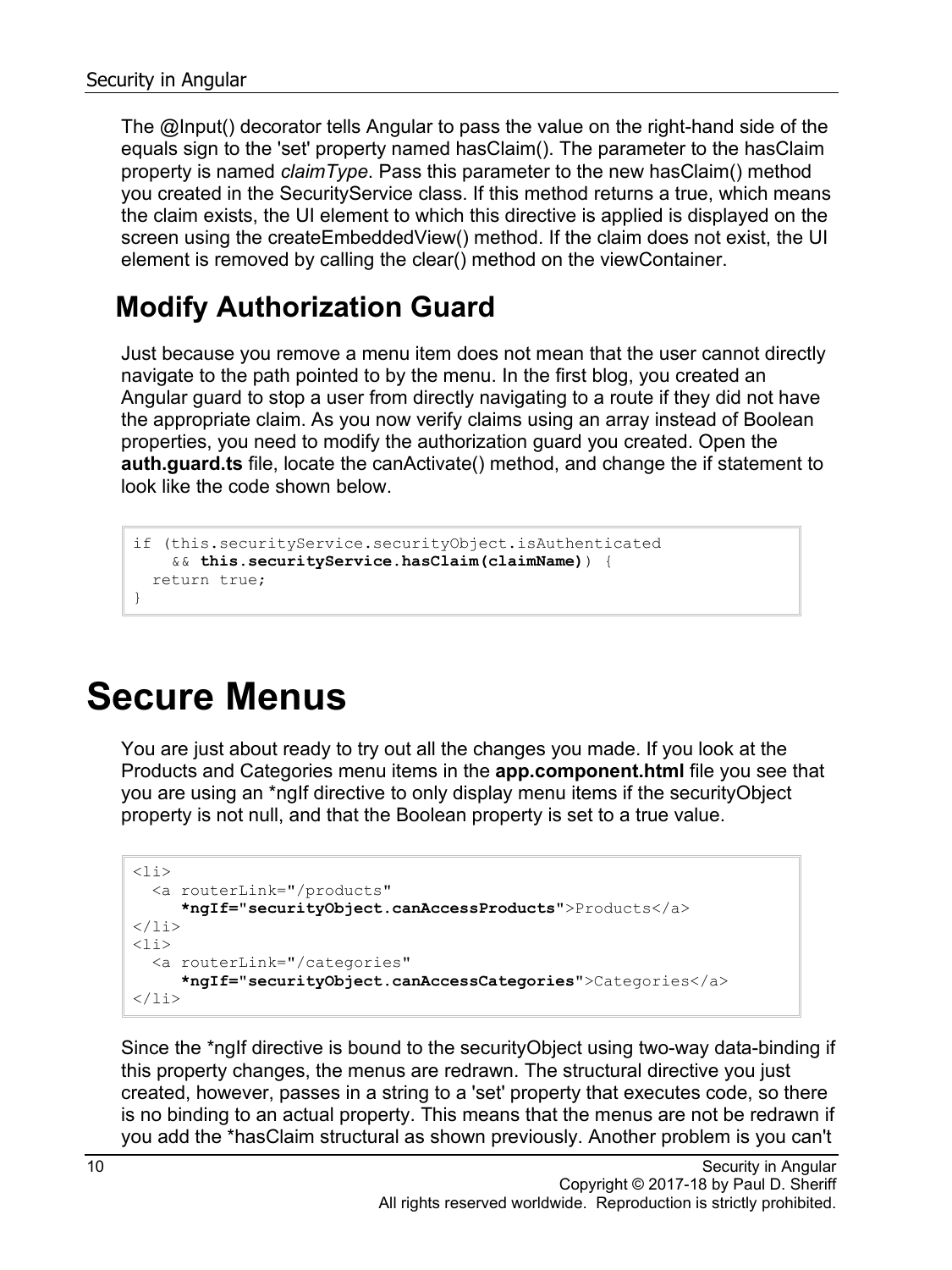have two directives on a single HTML element. Not to worry, you may wrap the two anchor tags within an **ng-container** and use the \*ngIf directive on those to bind to the isAuthenticated property of the securityObject. This property changes once a user logs in, so this allows you to control the visibility of the menus. Then you may use the \*hasClaim on the anchor tags to control the visibility based on if the user's claim is valid. Open the **app.component.html** file and modify the two menu items as shown below.

```
\langleli>
   <ng-container *ngIf="securityObject.isAuthenticated">
     <a routerLink="/products"
        *hasClaim="'canAccessProducts'">Products</a>
   </ng-container>
\langle/li>
\langleli\rangle <ng-container *ngIf="securityObject.isAuthenticated">
     <a routerLink="/categories"
        *hasClaim="'canAccessCategories'">Categories</a>
   </ng-container>
\langle/li>
```
### **Try it Out**

You are finally ready to try out all your changes and verify your menu items are turned off and on based on the user being authenticated, and they have the appropriate claims in the UserClaim table. Save all the changes you have made in VS Code. Start the Web API and Angular projects and view the browser. The Products and Categories menus should not be visible. Click on the Login menu and login using a user name of "psheriff" and a password of 'P@ssw0rd'. You should now see both menus appear.

Open the User table, locate the "bjones" user and remember the UserId for this user. Open the UserClaim table, locate the CanAccessCategories record for "bjones", and change the value from a *true* to a *false* value. Back in the browser, logout as "psheriff", and log back in as "bjones". You should see the Products menu, but the Categories menu does not appear. Go back to the UserClaim table and set the CanAccessCategories claim value field back to a true for "bjones".

### **Secure Add New Product Button**

Add the \*hasClaim directive to the "Add New Product" button located on the **product-list.component.html** file. Remove the \*ngIf directive that was bound to the old canAddProduct property and use your new structural directive as shown in the code below.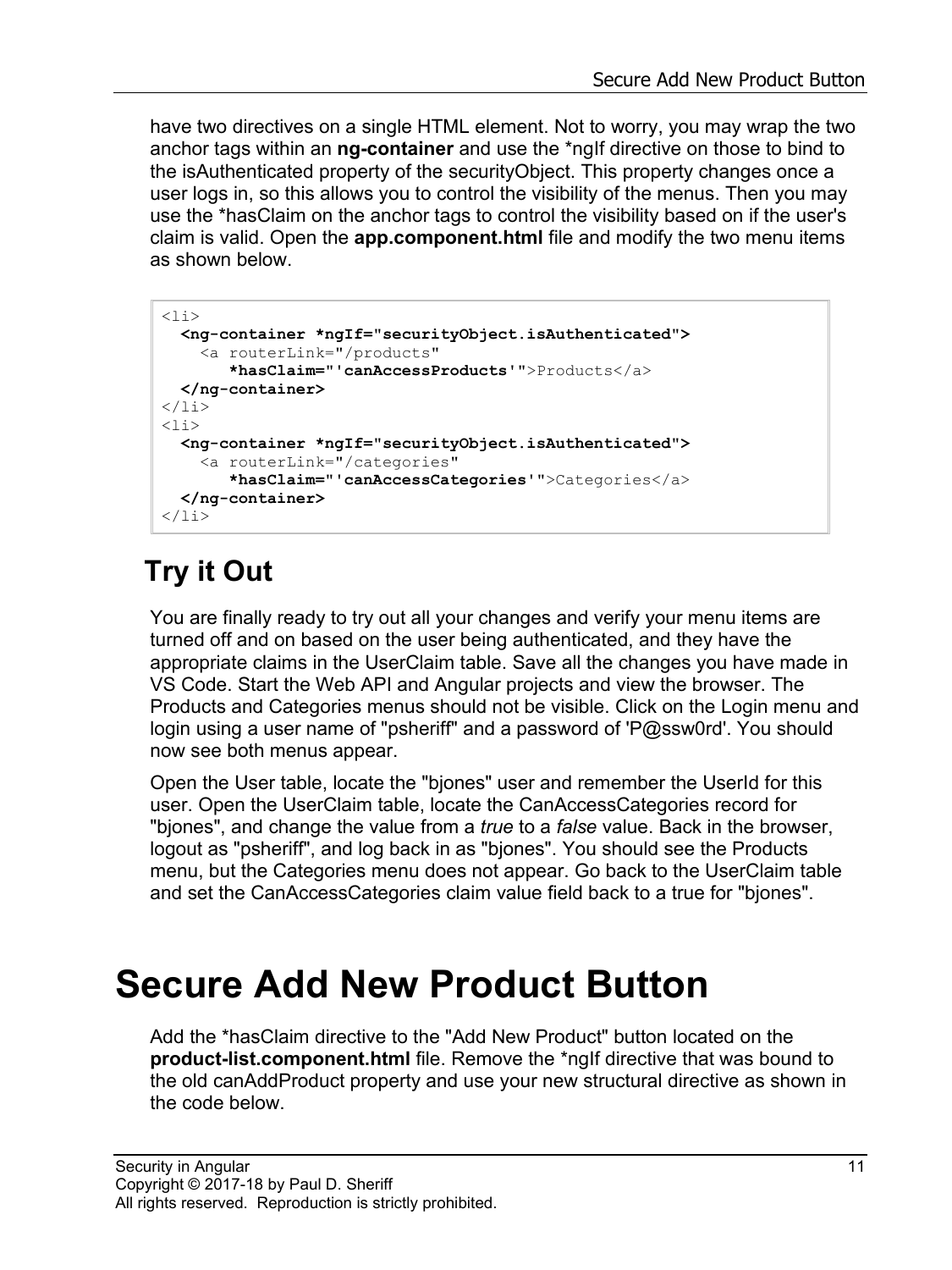```
<button class="btn btn-primary" (click)="addProduct()"
        *hasClaim="'canAddProduct'">
  Add New Product
</button>
```
Don't forget to add the single quotes inside the double quotes. If you forget them, Angular is going to try to bind to a property in your component named *canAddProduct* which does not exist.

### **Try it Out**

Save all your changes and go back to the browser. Click on the Login menu and login as "psheriff". Click on the Products menu and you should see the "Add New Product" button appear. Logout as "psheriff" and login as "bjones". The "Add New Product" button should now be gone.

Remember you added the capability to specify the claim value after the name of the claim. Add a colon after the claim type, then add 'false' to the Add New Product button as shown below.

```
<button class="btn btn-primary" (click)="addProduct()"
       *hasClaim="'canAddProduct:false'">
  Add New Product
</button>
```
If you now login as "psheriff", the Add New Product button is gone. Login as "bjones" and it should appear. Remove the ":false" from the claim after you have tested this out.

### **Add Multiple Claims**

Sometimes your security requirements are such that you need to secure a UI element using multiple claims. For example, you want to display a button for users that have one claim type and other users that have another claim type. To accomplish this, you need to pass an array of claims to the \*hasClaim directive as shown below.

```
*hasClaim="['canAddProduct', 'canAccessCategories']"
```
You need to modify the hasClaim() method in the SecurityService class to check to see if a single string value, or an array is passed in. Open the **security.service.ts** file and modify the hasClaim() method to look like Listing 3.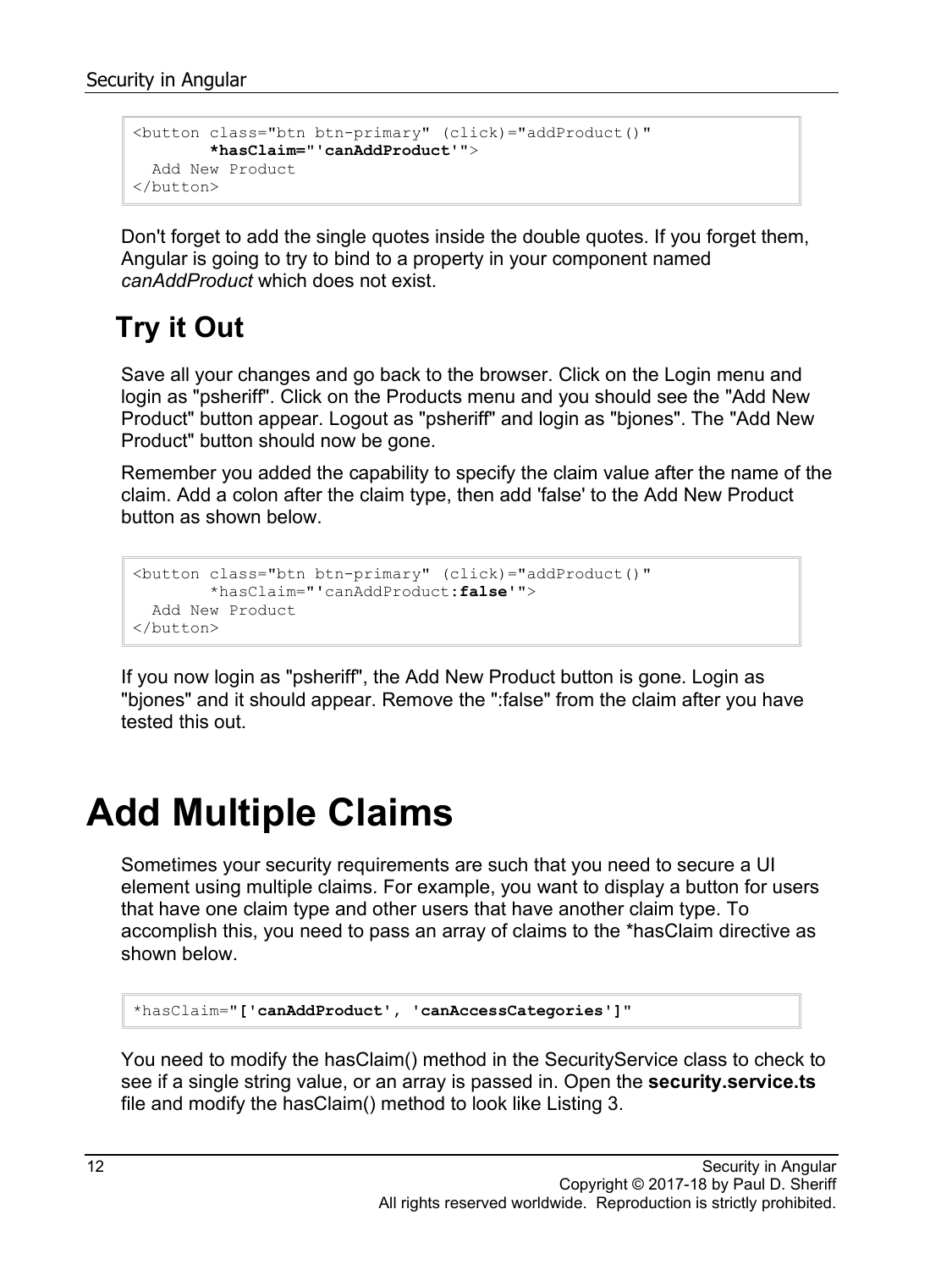```
hasClaim(claimType: any) : boolean {
  let ret: boolean = false;
  // See if an array of values was passed in.
  if (typeof claimType === "string") {
    ret = this.isClaimValid(claimType);
   }
  else {
    let claims: string[] = claimType;
     if (claims) {
     for (let index = 0; index < claims.length; index++) {
         ret = this.isClaimValid(claims[index]);
         // If one is successful, then let them in
         if (ret) {
          break;
 }
       }
     }
   }
  return ret;
}
```
Listing 3: Add the ability to pass multiple claim types to the hasClaim directive.

As you now have two different data types that can be passed to the hasClaim() method, use the typeof operator to check if the *claimType* parameter is a string. If it is, call the isClaimValid() method passing in the two parameters. If it is not a string, assume it is an array. Cast the *claimType* parameter into a string array named claims. Verify it is an array, then loop through each element of the array and pass each element to the isClaimValid() method. If even one claim matches, then return a true from this method so the UI element is displayed.

### **Secure Other Buttons**

Open the **product-list.component.html** file and modify the Add New Product button to use an array as shown in the following code snippet.

```
*hasClaim="['canAddProduct', 'canAccessCategories']"
```
### **Try it Out**

Save all the changes in your application and go back to your browser. Login as "bjones" and because he has the canAccessCategories claim, he may view the "Add New Product" button.